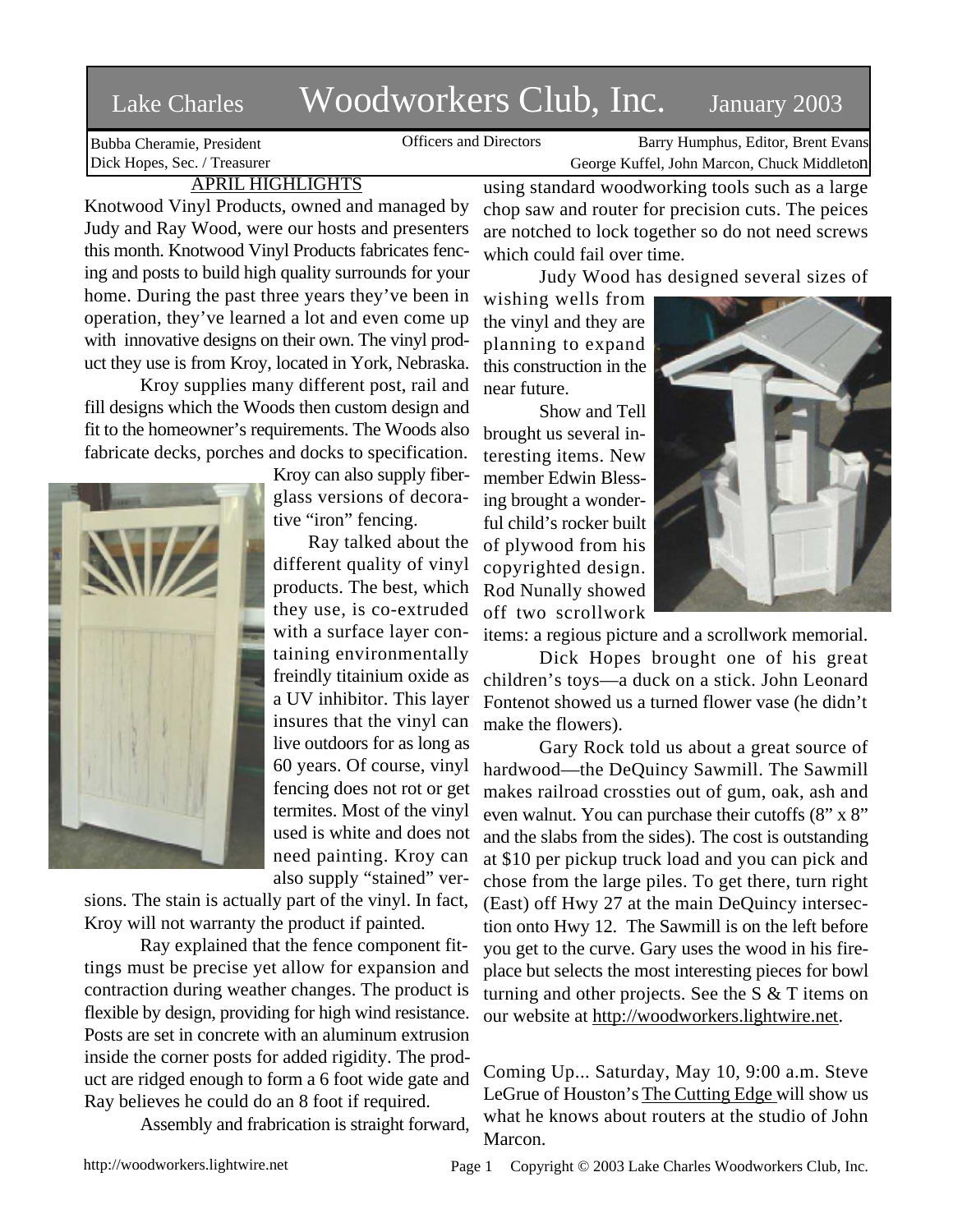## THE AMAZING SWEETWOOD

Over the past several months, we've seen several wonderful examples of bowls from Gary Rock. Barry Humphus has also brought a few as well to our Show and Tell sessions. The wood they have been using is *liquidambar styraciflua*, better known as sweetgum.

There is much confusion about sweetgum as it is sold under a couple of different names. The sapwood is often marketed as sapgum while the heartwood is sold as tupelo, redgum or blackgum. In fact they are the same tree. The sapwood is usually a very light color, sort of a creamy white, whereas the heartwood is typically a very complex combination of reddish-brown and sometimes a grayish hue with streaks of black and deeper red. The bark produces a resin called liquidambar balm (sold as Storax) that has important uses in medicine and perfumery though it takes a good size tree to produce an ounce.

What is great about this wood is that it can take a large range of stains, especially the sapwood. It can be stained to resemble cherry, oak and even black walnut. It's density is such that it can also pass as mahogany. Sweetgum is a great way to counterfeit other woods, especially when you need secondary wood to fill interiors of cabinets, drawers bottoms and sides or even act as primary woods on your project.

While sweetgum and tupelo are similar in texture and density, they are not related (except as both being trees). Tupelo is from the Nyssacate family (akin to dogwood) while sweetgum belongs to the witch-hazel family.

 When grown in dense forests, it is a magnificent timber tree capable of attaining heights well in excess of 100 ft. and diameters of up to about 5 ft. It has bright green, star-shaped leaves, that turn vivid red in the fall (at least in our neighborhood). The seeds are encased in small, 1-in.-dia. woody burs vaguely similar to those of sycamore. The tree is very attractive and is a popular cultivar wherever it can be grown and landscapers have managed to push its range as far north as extreme southern Ontario (but where it seldom attains a significant size).

In the 19th century, vast forests of sweetgum and sapgum where used for railroad crossties. It is mostly used today for pallets, crating and plywood. From about 1900 through the 1930s, sweetgum was

used as primary low-cost, paintable hardwood for interior trim. As supplies diminished and prices rose, this has largely shifted to white and yellow poplar.

Sweetgum heartwood (often called redgum), has continued in the furniture industry as a popular secondary wood. It is substantially stronger than poplar and in the hands of a skilled finisher can simulate many other primary woods. The application of brown stains allows it to pass well for the less noticeable parts of walnut furniture. Red stains make it a good counterfeit for cherry. The sapwood is a good blondwood substitute in maple or birch furniture.

It turns out that European furniture makers have long used the sap- and heart-wood as primary wood in fine furniture. In fact Europe imports tons of the wood each year. In England, the heartwood is often sold as satin walnut. While redgum can be finished to approximate the appearance of black walnut, its actual color is almost identical to English walnut—a long scarce and very expensive wood there.

Redgum's working characteristics are almost identical to cherry. Like cherry, it contains natural gum which gives it a satiny surface but is not high enough to cause serious friction burns. You can often smell its sweetish odor when sawing or turning the wood. Quartersawn stock often yields a ribbonlike appearance that is especially showy.

The downside of sweetgum is its poor resistance to decay and lack of stability (16% shrinkage from wet to kiln dry). This can present a challenge when used in furniture. It can also be interesting if you turn it wet. One of my strange bowls was a wet turned chunk that when dry became very boatshaped! *Barry Humphus*.



Page 2 Lake Charles Woodworkers Club, Inc.